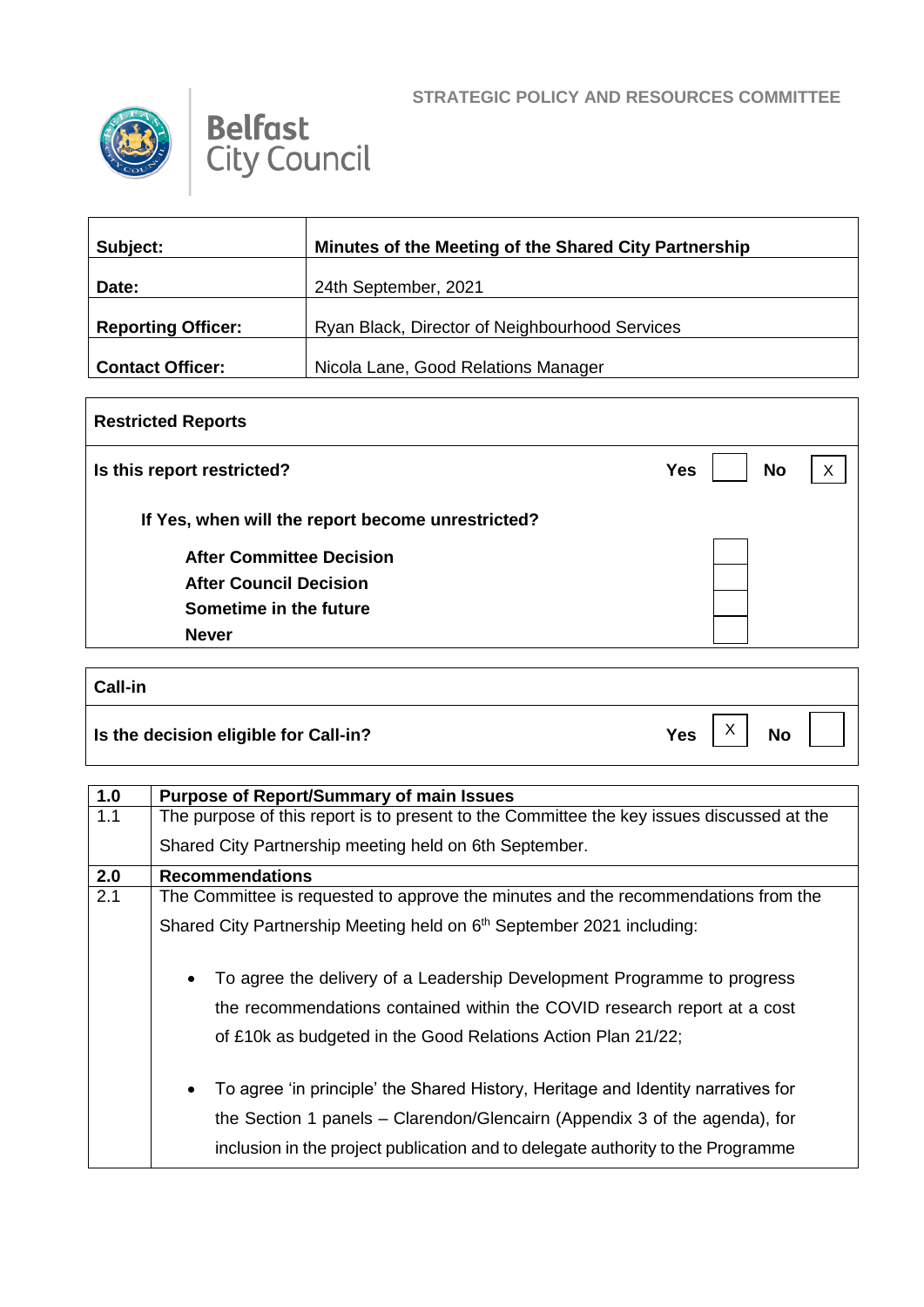|     | Board and Capital Project Board to agree on the locations with a report to be                                                                                                                                                                                                                                                                                                                                                                                                                                                                                             |
|-----|---------------------------------------------------------------------------------------------------------------------------------------------------------------------------------------------------------------------------------------------------------------------------------------------------------------------------------------------------------------------------------------------------------------------------------------------------------------------------------------------------------------------------------------------------------------------------|
|     | submitted to the October meeting of the Partnership;                                                                                                                                                                                                                                                                                                                                                                                                                                                                                                                      |
|     |                                                                                                                                                                                                                                                                                                                                                                                                                                                                                                                                                                           |
|     | To note the updates to the DCGRP Action Plan 21/22;                                                                                                                                                                                                                                                                                                                                                                                                                                                                                                                       |
|     | To note that the North Belfast Friendship Club has been awarded £1,960 to                                                                                                                                                                                                                                                                                                                                                                                                                                                                                                 |
|     | facilitate meetings of the North Belfast Friendship Club through the Strategic                                                                                                                                                                                                                                                                                                                                                                                                                                                                                            |
|     | Intervention Programme within the DCGRP Action Plan 21/22;                                                                                                                                                                                                                                                                                                                                                                                                                                                                                                                |
|     | To agree the modifications to the Good Relations Action Plan 21/22 as detailed                                                                                                                                                                                                                                                                                                                                                                                                                                                                                            |
|     | under the Update on Council's District Good Relations Action Plan 2021/22; and                                                                                                                                                                                                                                                                                                                                                                                                                                                                                            |
|     |                                                                                                                                                                                                                                                                                                                                                                                                                                                                                                                                                                           |
|     |                                                                                                                                                                                                                                                                                                                                                                                                                                                                                                                                                                           |
|     |                                                                                                                                                                                                                                                                                                                                                                                                                                                                                                                                                                           |
| 3.0 | <b>Main Report</b>                                                                                                                                                                                                                                                                                                                                                                                                                                                                                                                                                        |
|     |                                                                                                                                                                                                                                                                                                                                                                                                                                                                                                                                                                           |
|     |                                                                                                                                                                                                                                                                                                                                                                                                                                                                                                                                                                           |
|     |                                                                                                                                                                                                                                                                                                                                                                                                                                                                                                                                                                           |
|     |                                                                                                                                                                                                                                                                                                                                                                                                                                                                                                                                                                           |
|     |                                                                                                                                                                                                                                                                                                                                                                                                                                                                                                                                                                           |
|     |                                                                                                                                                                                                                                                                                                                                                                                                                                                                                                                                                                           |
| 3.2 | The key issues on the agenda at the September meeting were:                                                                                                                                                                                                                                                                                                                                                                                                                                                                                                               |
|     |                                                                                                                                                                                                                                                                                                                                                                                                                                                                                                                                                                           |
|     |                                                                                                                                                                                                                                                                                                                                                                                                                                                                                                                                                                           |
|     | A presentation from the Education Authority                                                                                                                                                                                                                                                                                                                                                                                                                                                                                                                               |
|     | PEACE IV                                                                                                                                                                                                                                                                                                                                                                                                                                                                                                                                                                  |
|     |                                                                                                                                                                                                                                                                                                                                                                                                                                                                                                                                                                           |
|     | An update on PEACE IV Secretariat<br>⋗                                                                                                                                                                                                                                                                                                                                                                                                                                                                                                                                    |
|     | An update on PEACE IV CYP Theme<br>⋗                                                                                                                                                                                                                                                                                                                                                                                                                                                                                                                                      |
|     | An update on PEACE IV SSS Theme                                                                                                                                                                                                                                                                                                                                                                                                                                                                                                                                           |
|     | An update on PEACE IV BPR Theme<br>➤                                                                                                                                                                                                                                                                                                                                                                                                                                                                                                                                      |
|     | An update on Covid Research Project                                                                                                                                                                                                                                                                                                                                                                                                                                                                                                                                       |
|     | An update on Good Relations Action Plan 21/22                                                                                                                                                                                                                                                                                                                                                                                                                                                                                                                             |
|     | A request from the NI Refugee Resettlement Consortium                                                                                                                                                                                                                                                                                                                                                                                                                                                                                                                     |
| 3.3 | More details regarding the above issues and recommendations are included in the attached                                                                                                                                                                                                                                                                                                                                                                                                                                                                                  |
| 3.1 | To assist with cost for the storage of donations relating to the NI Refugee<br>Resettlement Scheme with an award of £300 for 2021/22 and an additional £300 for<br>the 2022/23 financial years.<br><b>Key Issues</b><br>The Shared City Partnership is a Working Group of the Strategic Policy and Resources<br>Committee which consists of Elected members and representatives from various sectors<br>across the city. The minutes from the Partnership are brought before the Committee for<br>approval on a monthly basis.<br>An update from Workshop on Sectarianism |